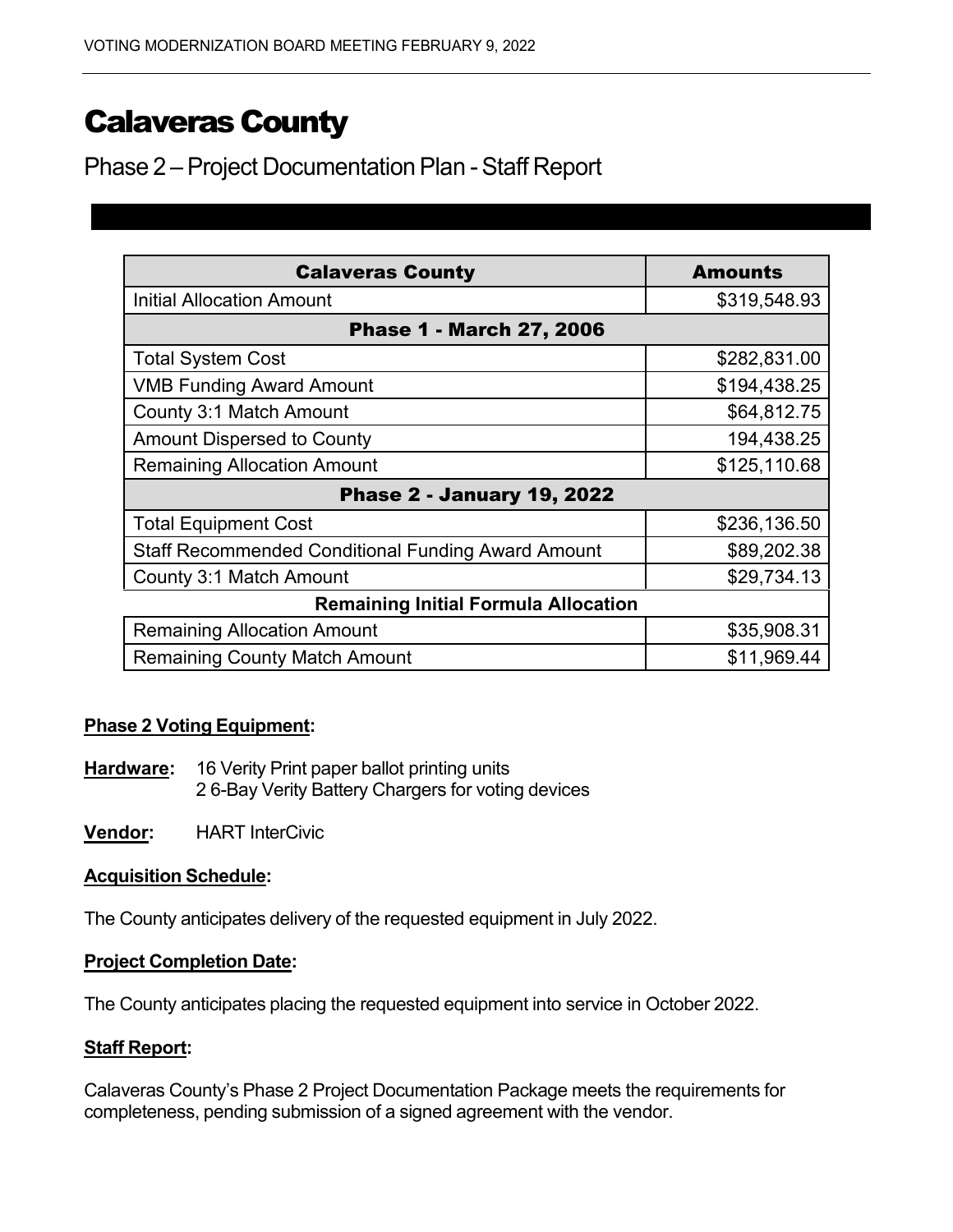Calaveras County Phase 2 – Project Documentation Plan - Staff Report

 purchase of 22 ES&S Model 100 Precinct Ballot Counters and 20 ES&S AutoMARK Voter Assist In 2006, Calaveras County implemented Phase 1 of its voting modernization strategy with the Terminals.

 In 2019, the County purchased and deployed the HART InterCivic Verity Voting System, along with 22 Touch Writer Accessible Voting Devices, 6 Digital Ballot Scanners, and 4 Ballot Printer Devices. quantities met the statutory requirements for VCA Counties set out in Elections Code section 4005 for each vote center. This equipment, which was purchased with non-VMB funds, allowed the County to provide each voting location with three ADA voting devices, one ballot printer, and one ballot scanner. These

 The County has seen an increase in voter participation and has determined that it needs additional open additional voting locations or provide replacement equipment, if needed. voting equipment at each voting location. The County also lacks sufficient equipment inventory to

 strategy. The County requests funds for 16 Ballot Printer Devices and 2 6-Bay Battery Chargers for equipment if a machine needs to be replaced on Election Day. Calaveras County therefore requests funds to implement Phase 2 of its voting modernization voting devices. The additional equipment will allow the County to provide each voting location with up to 3 ballot printers, open additional voting sites if determined necessary, and provide spare

## **Staff Recommendation:**

It is our recommendation that Calaveras County's Phase 2 Project Documentation Plan be conditionally approved pending a signed vendor agreement, and a Conditional Funding Award Letter be issued in the amount of [\\$89,202.38.](https://89,202.38) Vendor quotes were provided for the requested items. The funds would be released upon the County's submission of a signed vendor agreement and invoices.